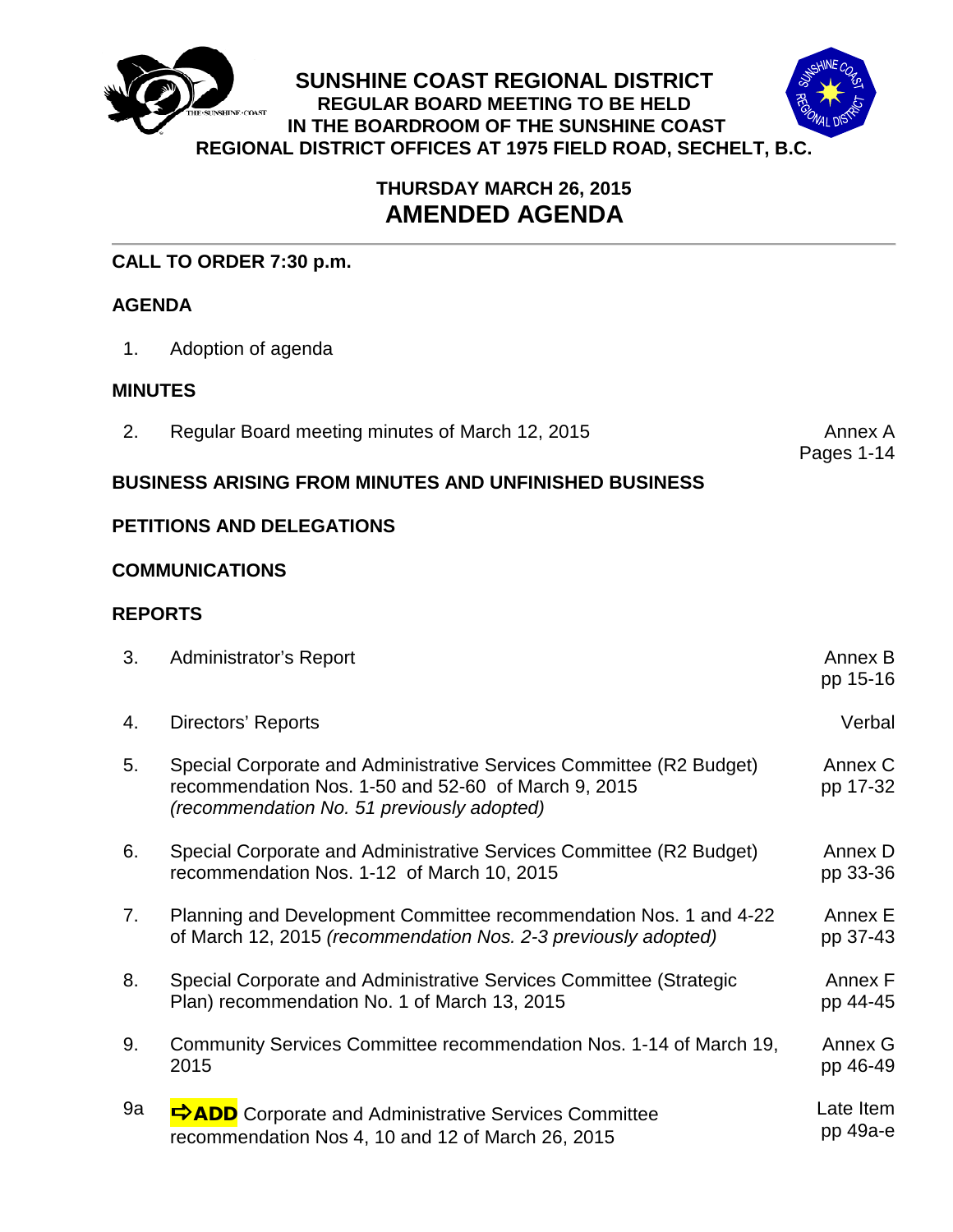10. Sunshine Coast Regional District Parcel Tax Roll Review Panel Report of March 12, 2015 *(for receipt only)* Annex H p 50

#### **MOTIONS**

### **BYLAWS**

11. **C INSERT Schedule A** "Sunshine Coast Regional District Financial Plan Bylaw No. 700, 2015" *– first, second, third reading and adoption (Voting – All Directors – weighted vote: A2, B-2, D-2, E-2, F-2, Sechelt-5, Gibsons-3, SIGD-1)* Annex I p 51-51a

#### **NEW BUSINESS**

#### **IN CAMERA**

THAT the public be excluded from attendance at the meeting in accordance with Section 90 (1) (d) and (e) of the Community Charter –"the security of the property of the municipality" and "the acquisition, disposition or expropriation of land or improvements…".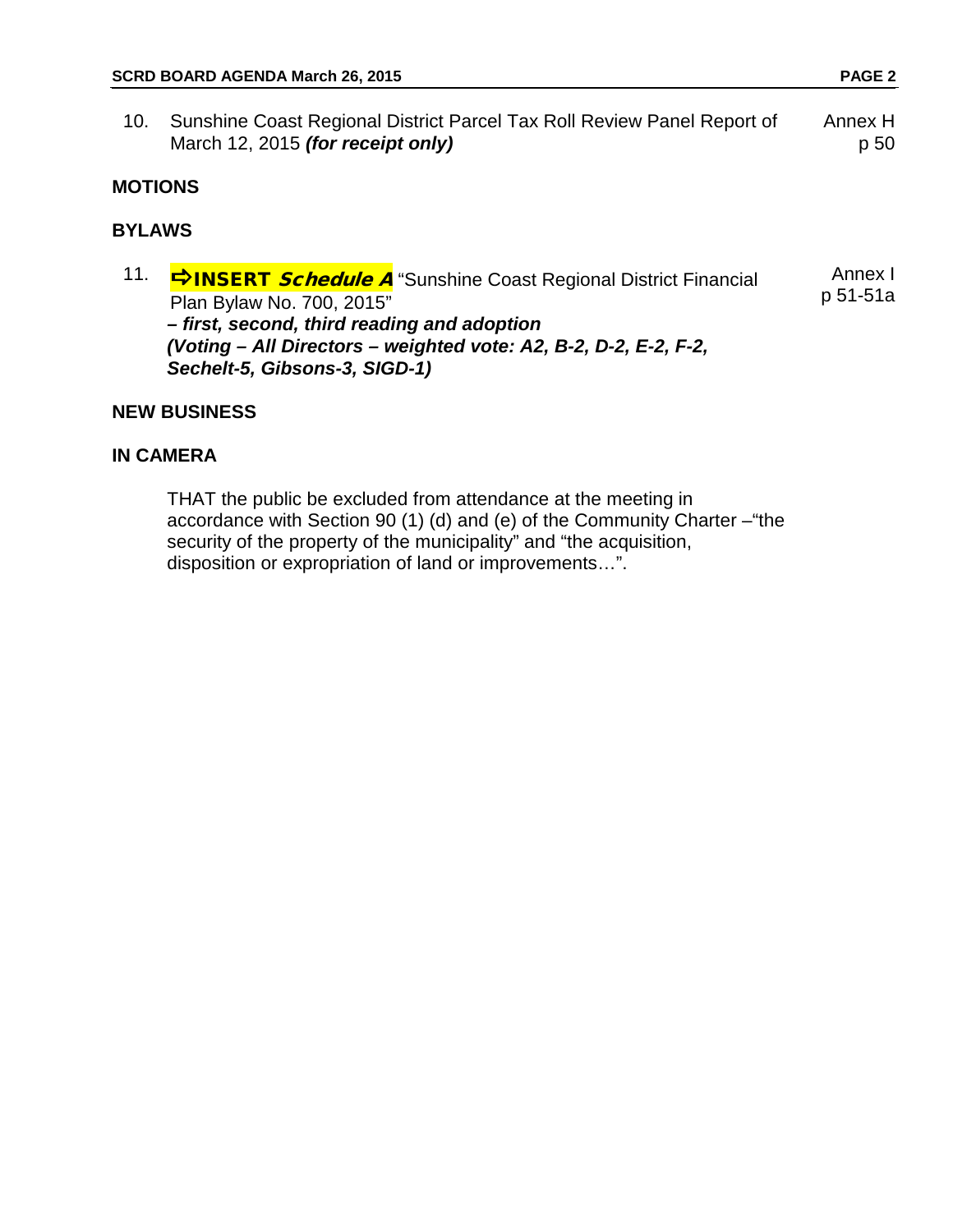**Recommendation No. 4** *Strategic Plan Review*

The Corporate and Administrative Services Committee recommended that the Chief Administrative Officer's report titled "Strategic Plan Review" be received;

AND THAT there be a Special Corporate and Administrative Services Committee Meeting on April 2, 2015 immediately following the Infrastructure Services Committee;

AND THAT the report titled "Strategic Plan Review" be deferred to the April 2, 2015 Special Corporate and Administrative Services Committee Meeting;

AND FURTHER THAT this recommendation be forwarded to the March 26, 2015 Regular Board Meeting for adoption.

**Recommendation No. 10** *Woodfibre LNG and Eagle Mountain-Woodfibre Gas Pipeline Environmental Assessments* 

The Corporate and Administrative Services Committee recommended that the Senior Planner's report titled "Woodfibre LNG and Eagle Mountain-Woodfibre Gas Pipeline Environmental Assessments – SCRD Board Comments" be received;

AND THAT staff submit the comments contained in Attachment B of this report to the BC Environmental Assessment Office as amended, as follows:

### **Eagle Mountain-Woodfibre Gas Pipeline**

Air Quality

Staff Comment – Air quality monitoring in Howe Sound, at least within the SCRD is limited. Fortis BC should work with Woodfibre LNG Inc. to establish additional and/or updated air quality monitoring stations within the SCRD area of Howe Sound (such as on Gambier and Keats Islands and in points on the east **west** side of the Sound. The stations need to be equipped to monitor the potentially harmful gases/materials that could be released during maintenance (flares) and in case of accidents. The information from the stations needs to be made publically available **in real time on a website as is currently done for Howe Sound Pulp and Paper Mill air quality data. Questions have been raised about the accuracy of the monitoring station in Langdale. Thus the monitoring stations need to be established early in the project so that baseline information could be gathered much sooner before project was in production and there was tanker traffic and any discharges into the air shed. This will provide more accurate baseline information.** Response plans need to be developed to address situations where safe levels are exceeded on a regular basis.

### **Woodfibre LNG**

Impact on Community Infrastructure and Services (Section 7.1.1.2.4 – Transportation)

Staff Comment - none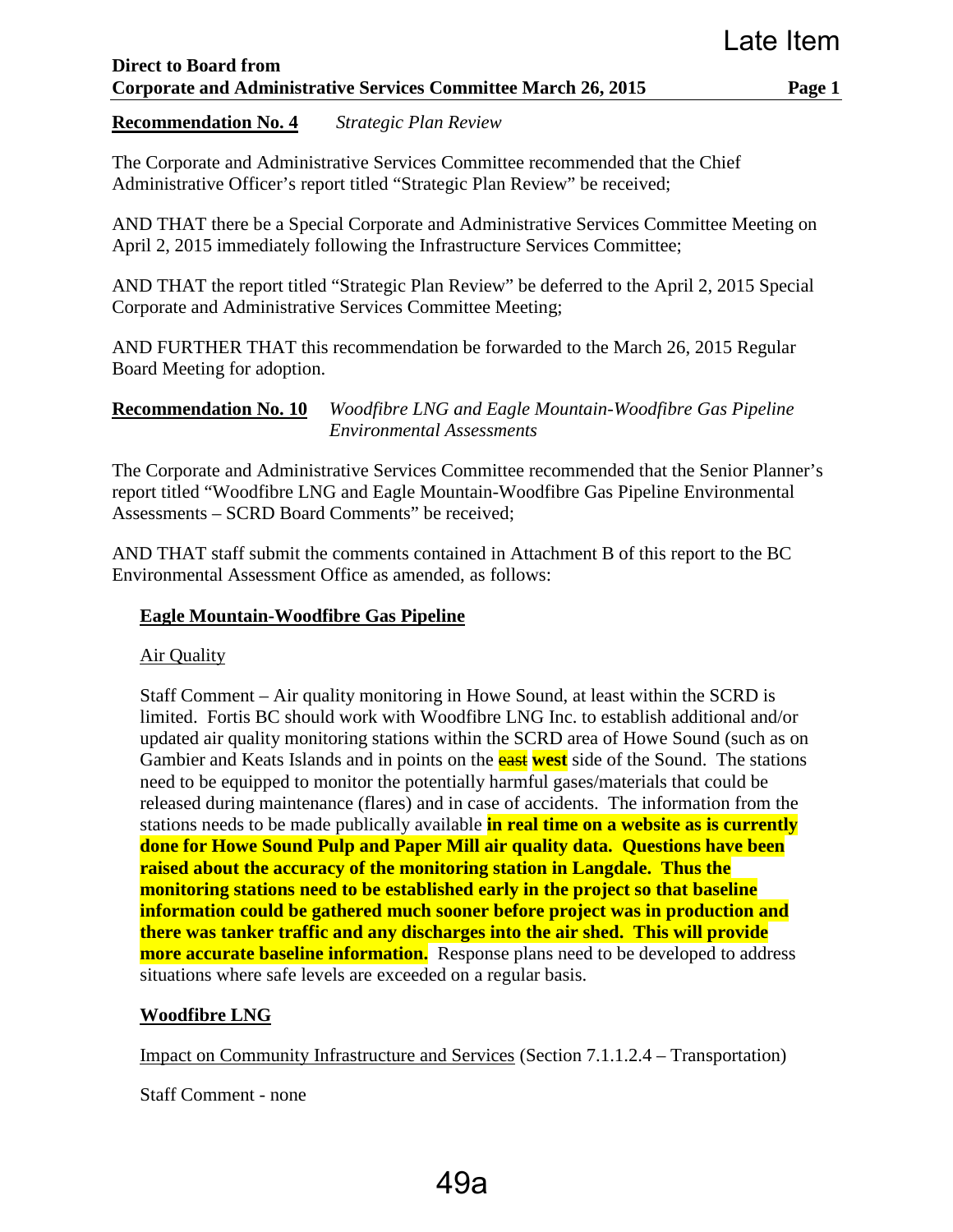Emergency Services (Section 7.1.1.3.4 and 5 Marine Rescue and Emergency Management)

Staff Comment – RCMSR **Royal Canadian Marine Search and Rescue** is a voluntary group and requires donations to operate. The additional marine traffic to serve Woodfibre may increase calls for the service. Woodfibre LNG Ltd should support the service through regular donations.

Marine Transport (Section 7.1.2)

Staff Comment – The proponent should **confirm that Q-Max carriers will not be used commit to LNG carrier size as set out in the Environmental Assessment application.**

Staff Comment – the proponent should confirm that there will not be an increase in LNG production capacity **commit to the LNG production capacity set out in the Environmental Assessment application.**

Staff Comment – the applicant needs to comment on frequency of shipments and the EA should consider the need to provide limits to prevent higher number of shipments in periods that are likely to attract higher recreation use, or in environmentally sensitive periods to marine species.

Staff Comment – the applicant needs to comment on frequency of shipments and the EA should consider the need to provide limits to prevent higher number of shipments in periods that are likely to attract higher recreation use, or in environmentally sensitive periods to marine species.

**New Comment – Recreational boating is part of the Sunshine Coast's culture and economy. Woodfibre LNG should take measures to mitigate impact and improve safety such as by posting information about LNG Carrier movements on a Woodfibre LNG Inc. website.**

Marine Transport Assessment (Section 7.3)

Staff Comment – It is unfortunate that such an important process is likely to be concluded outside of the EA process timeline. It is preferable that TERMPOL is brought within the EA process, however legislation and scope limitations may not allow for this. It is commendable that the proponent is volunteering to undergo the TERMPOL review and committed to following its recommendations. It would be helpful if there is a period of public review prior to finalizing the Committee's recommendations such that the report is draft and after consultation becomes final. **This will allow for a review of draft recommendations and input to be incorporated into to the final report.**

**New Comment – With regards to Woodfibre LNG Inc.'s commitment to follow the TERMPOL recommendations it would be helpful if this could be demonstrated by confirming a commitment to do so in a Memorandum of Understanding.**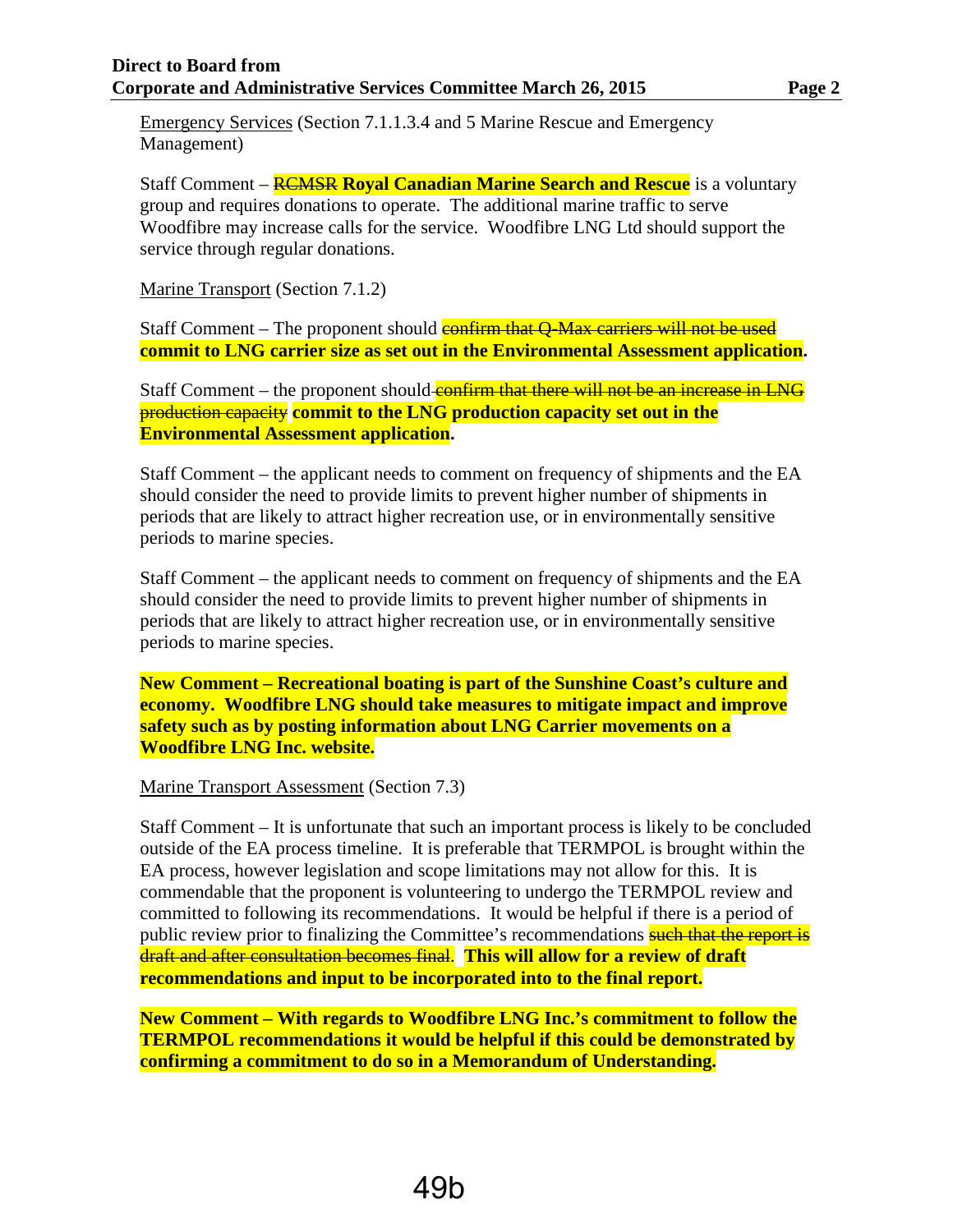(Section 7.3.2.3.4.5) Staff Comment – The proponent should be required to notify recreational associations (such as kayak clubs, yacht clubs, dive clubs of the date/time that LNG carriers are scheduled to move through Howe Sound), **for example by posting information on a Woodfibre LNG Inc. website**. This could reduce the potential for accidents. This information could also be posted at launch sites and distributed to marine based tourism/recreation companies.

**New Comment – That the letter dated November 24, 2014 to the Prime Minister of Canada regarding Board resolution 424/14 urging a that the Federal Government ban the passage of LNG tankers in the waters of Howe Sound and Georgia Strait be included.**

#### BC Ferries

Staff Comment – There may be a submission from BC Ferries and this should be highlighted as many public comments relate to possible impact on ferry movements. If there is no formal comment from BC Ferries then this needs to be sought and included in the EA. Staff acknowledge that the proponent cannot force an organization or individual to comment. Leaving input to the TERMPOL study is not the best option for BC Ferries.

Staff Comment - Another point is that use of BC Ferries schedules is not sufficient background research. Ferry schedules often change due to unforeseen circumstances (such as mechanical problems, thus the schedule should not be relied upon to schedule LNG carrier movements. As with small recreation based operators, the proponent should be required to notify BC Ferries of the date/time that LNG carriers are scheduled to move through Howe Sound. This will help to reduce/mitigate delays or conflicts with ferry movements.

#### Marine Environment

#### Marine Mammals

Staff Comment - Infrequent and reversible isn't adequate when considering impact on endangered populations of resident Orcas. If their mating behaviour, for example, is altered, that might be the pivotal point towards their extinction.

**New Comment – With regard to marine mammals in general it should be noted that, due to environmental improvements in Howe Sound, the habitat has increased and this may have an impact on what should be considered critical areas. Which in turn improves the potential to protect endangered species.**

#### Glass Sponge Reefs

Staff Comment – additional review/analysis should take place to determine if there are glass sponge reefs near the LNG carrier route and what impact could arise from wake (of the LNG carrier and the tugs).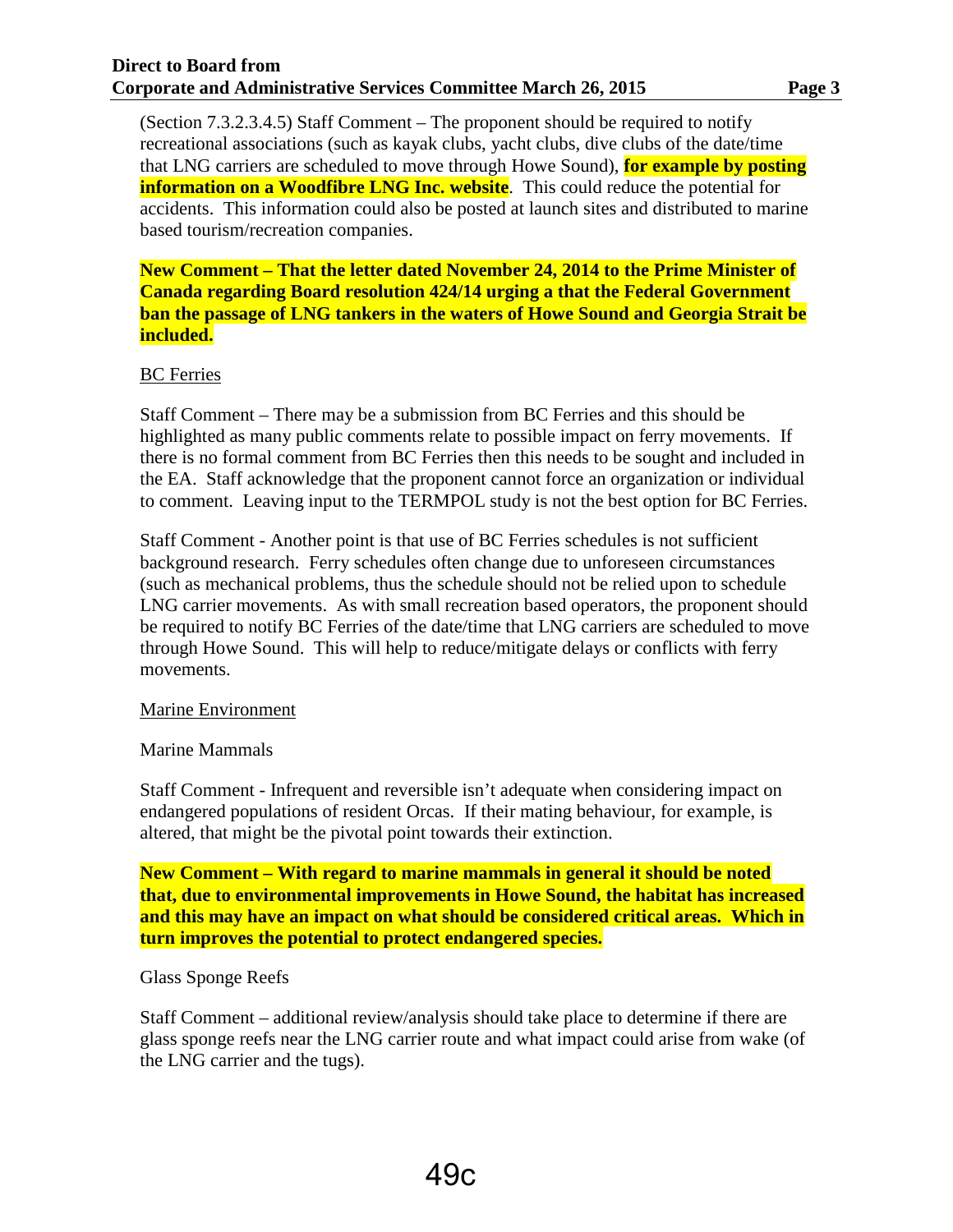Use of Seawater Cooling

Staff Comment – There is missing information about the potential impact of seawater cooling. This may be addressed by the additional technical report requested by the EA Working Group. There is some concern about using water quality guidelines as the trigger to activate de-chlorination; the chlorine level in the seawater should be the trigger.

**New Comment - The SCRD considers that use of seawater cooling is not the best method nor is it state of the art. As part of the additional information, a detailed, clear review of alternative technologies needs to be presented.**

#### Range of Post EA Plans and Follow-Up Programs (Section 13)

Staff Comments - there is little reference to public consultation in this section. The final form and requirements of these various plans and monitoring programs can impact community acceptance or comfort with the proposal. There should be a period for public and local government review of draft plans before they are finalized. In results of monitoring should be made available (this is likely to happen however it is not clear in the application). Of key interest to the SCRD are the Marine Transport Management plan, Fisheries and Aquatic Life monitoring and Air Quality monitoring.

#### **Air Quality (Section 5.2)**

**Staff Comment – Air quality monitoring in Howe Sound, at least within the SCRD is limited. Woodfibre LNG Inc. should work with Fortis BC. to establish additional and/or updated air quality monitoring stations within the SCRD area of Howe Sound (such as on Gambier and Keats Islands and in points on the east west side of the Sound. The stations need to be equipped to monitor the potentially harmful gases/materials that could be released during maintenance (flares) and in case of accidents. The information from the stations needs to be made publically available in real time on a website as is currently done for Howe Sound Pulp and Paper Mill air quality data. Questions have been raised about the accuracy of the monitoring station in Langdale. Thus the monitoring stations need to be established early in the project so that baseline information could be gathered much sooner before project was in production and there was tanker traffic and any discharges into the air shed. This will provide more accurate baseline information. Response plans need to be developed to address situations where safe levels are exceeded on a regular basis.**

AND THAT a copy of this report and associated Board resolution be forwarded to the proponent, Woodfibre LNG Limited;

AND THAT a copy of the Sunshine Coast Regional District's letter to The Right Honourable Stephen Harper, Prime Minister of Canada dated November 24, 2014 regarding "LNG Tankers in Howe Sound and Georgia Strait" be attached to the report to be forwarded to Woodfibre LNG Limited;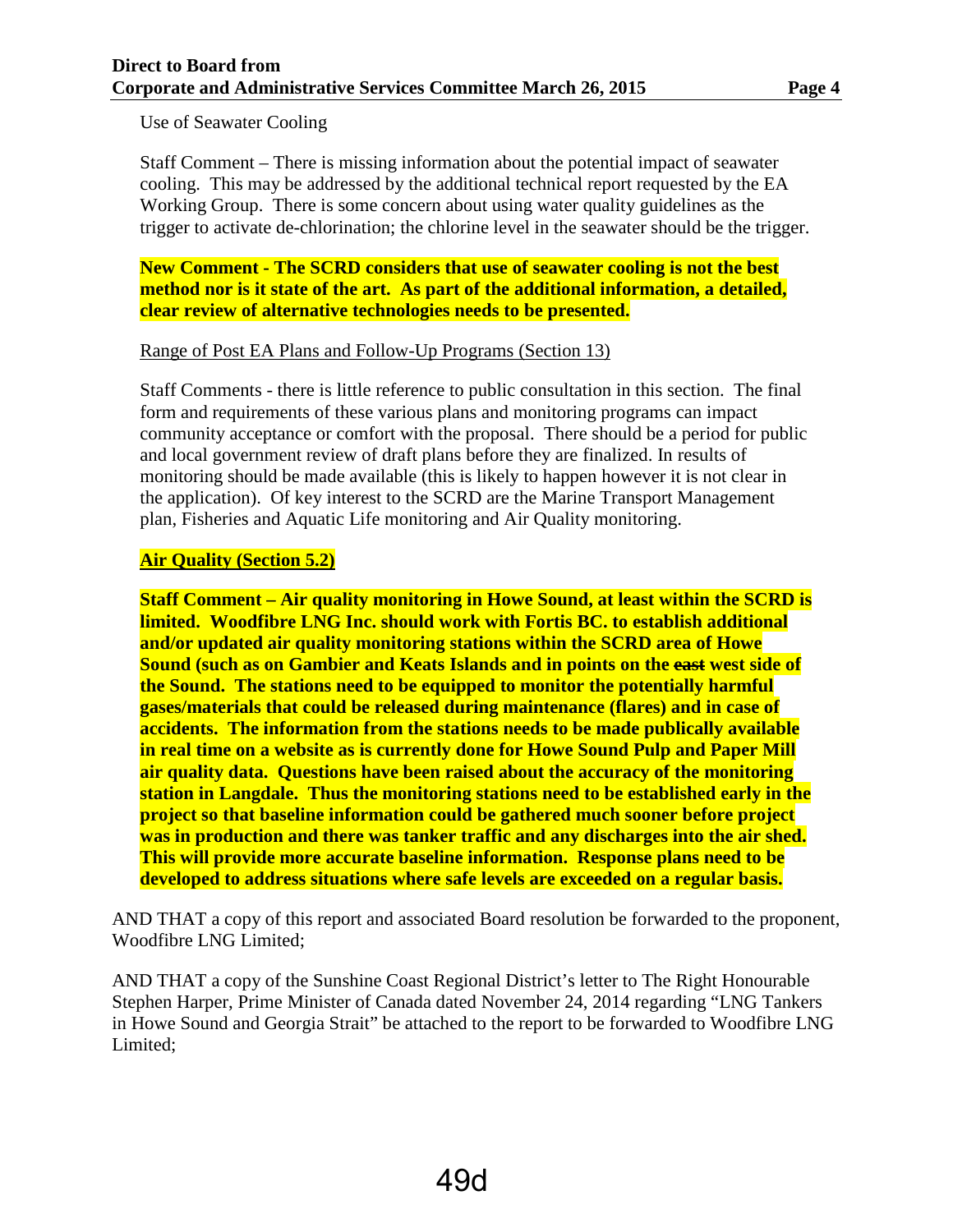#### **Direct to Board from Corporate and Administrative Services Committee March 26, 2015 Page 5**

AND THAT a copy of this report and associated Board resolution be forwarded to the Town of Gibsons, the District of Sechelt, to all Advisory Planning Commissions (APC) and the Natural Resource Advisory Committee (NRAC) for information;

AND FURTHER THAT this recommendation be forwarded to the March 26, 2015 Regular Board Meeting for adoption.

#### **Recommendation No. 12** *Roberts Creek Community Association Grant Request*

The Corporate and Administrative Services Committee recommended that the Treasurers' report titled "Roberts Creek Community Association Debt Reserve Funds – for Roberts Creek Community Hall Acoustic Sound Baffles" be received;

AND THAT \$1,000 be approved to the Roberts Creek Community Association for acoustic sound baffles at the Roberts Creek Community Hall from the Area D Grant-in-Aid function 127 and the 2015 Financial Plan be amended accordingly;

AND FURTHER THAT this recommendation be forwarded to the March 26, 2015 Regular Board Meeting for adoption.